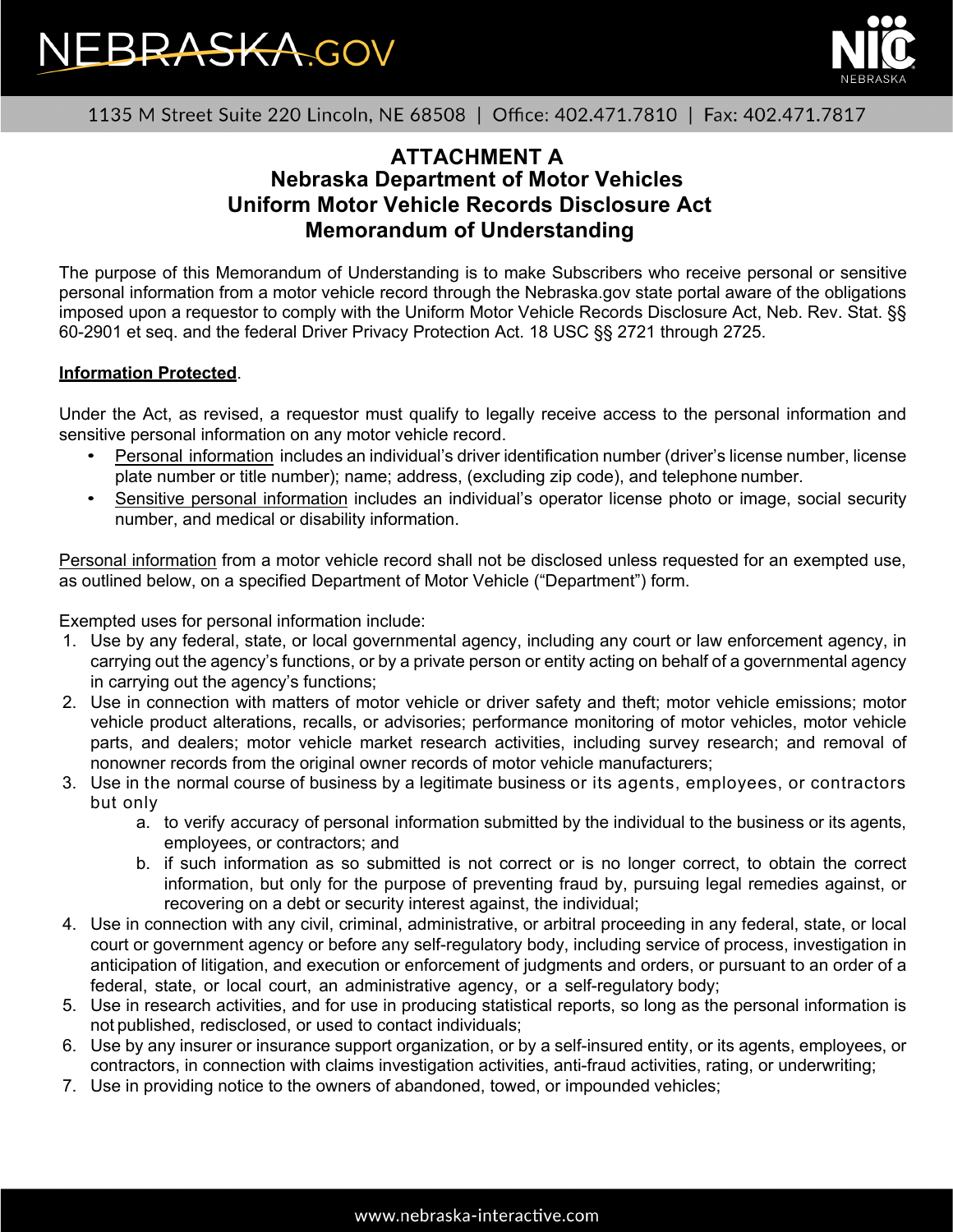# **EBRASKA.GOV**



1135 M Street Suite 220 Lincoln, NE 68508 | Office: 402.471.7810 | Fax: 402.471.7817

- 8. Use only for a purpose permitted under this Act either by a private detective, plain clothes investigator, or private investigative agency licensed under Neb. Rev. Stat. §§ 71-3201 to 71-3213.
- 9. Use by an employer, or the employer's agent or insurer to obtain or verify information relating to a holder of a commercial driver's license or CLP-commercial learner's permit that is required under the Commercial Motor Vehicle Safety Act of 1986, 49 U.S.C. §§ 31301 et seq., or pursuant to Neb. Rev. Stat. §§ 60-4,132 and 60-4,141;
- 10. Use in connection with the operation of private toll transportation facilities;
- 11. For bulk distribution for surveys of, marketing to, or solicitations of persons who have expressly consented to such disclosure if the requester has obtained the notarized written consent of the individual who is the subject of the personal information being requested and has provided proof of receipt of such written consent to the department or an officer, employee, agent, or contractor of the department on a form prescribed by the department;
- 12. Any use if requestor has obtained the notarized written consent of the individual who is the subject of the personal information being requested and has provided proof of receipt of such written consent to the department or an officer, employee, agent, or contractor of the department;
- 13. Use, including redisclosure through news publication, of a member of a medium of communication as defined in Neb. Rev. Stat. § 20-145, who requests such information in connection with preparing, researching, gathering, or confirming news information involving motor vehicle or driver safety or motor vehicle theft.
- 14. Use by the federally designated organ procurement organization for Nebraska to establish and maintain the Donor Registry of Nebraska as provided in Neb. Rev. Stat. § 71-4822;
- 15. To fulfill the requirements of the electronic dealer services system pursuant to Neb. Rev. Stat. §60-1507; and
- 16. Any other use specifically authorized by law that is related to the operation of a motor vehicle or public safety.

Exempted uses for sensitive personal information include\*:

- 1. Use by any federal, state, or local governmental agency, including any court or law enforcement agency, in carrying out the agency's functions or by a private person or entity acting on behalf of a governmental agency in carrying out the agency's functions;
- 2. Use in connection with a civil, criminal, administrative, or arbitral proceeding in any federal, state, or local court or government agency or before any self-regulatory body, including service of process, investigation in anticipation of litigation, and execution or enforcement of judgments and orders, or pursuant to an order of a federal, state or local court, an administrative agency, or a self- regulatory body including service of process, investigation in anticipation of litigation, and execution or enforcement of judgments and orders, or pursuant to an order of a federal, state, or local court, an administrative agency, or a self-regulatory body;
- 3. Use by any insurer or insurance support organization, or by a self-insured entity, or its agents, employees, or contractors, in connection with claims investigation activities, anti-fraud activities, rating or underwriting;
- 4. Use by an employer, or the employer's agent or insurer to obtain or verify information relating to a holder of a commercial driver's license or CLP-commercial learner's permit that is required under the Commercial Motor Vehicle Safety Act of 1986, 49 U.S.C. §§ 31301 et seq., or pursuant to Neb. Rev. Stat. §§ 60-4,132 and 60-4,141; and
- 5. Use by employers of a holder of a commercial driver's license or CLP-commercial learner's permit and by the Commercial Driver License Information System as provided in Neb. Rev. Stat. § 60-4,144.02 and 49 C.F.R. § 383.73.